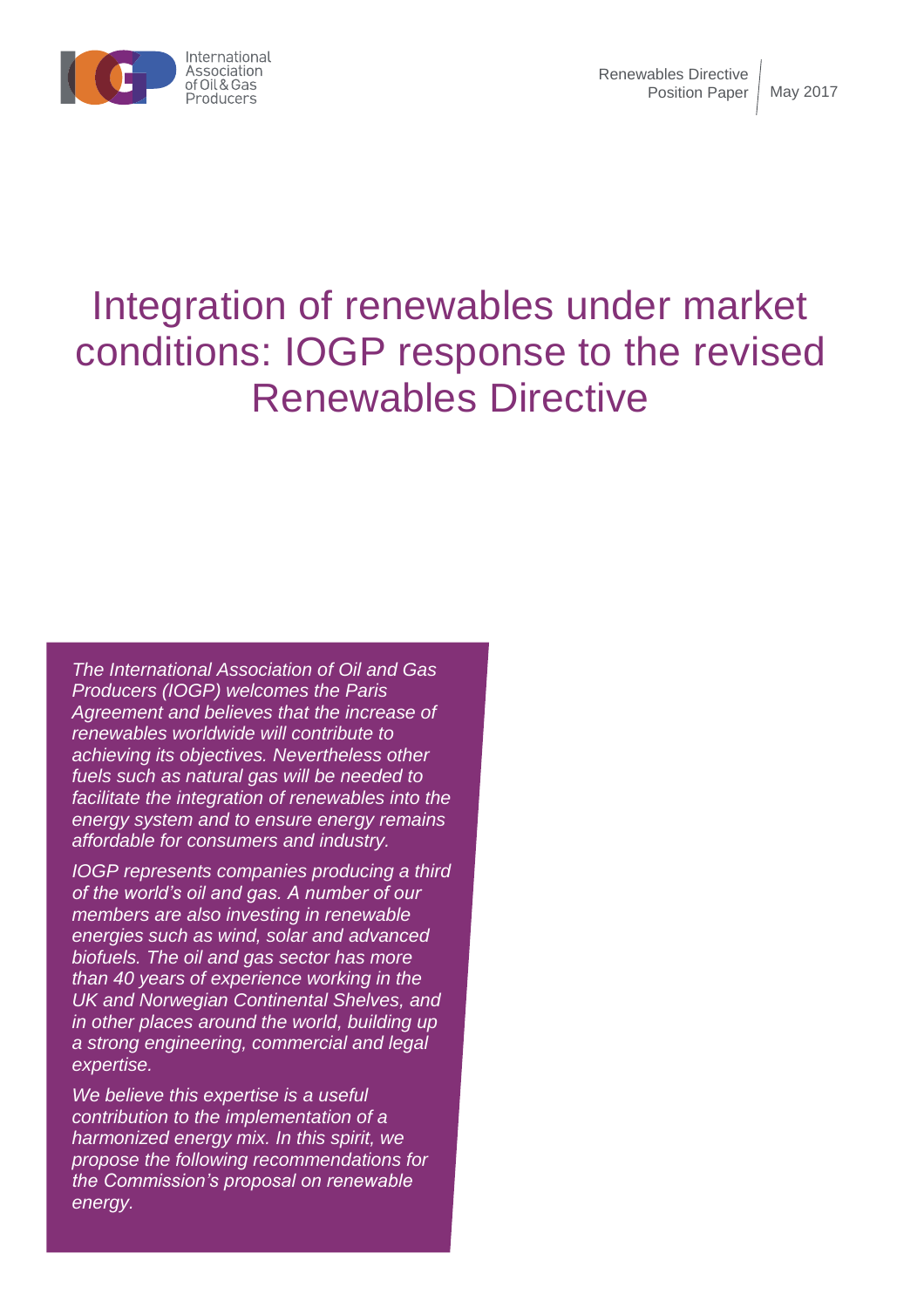#### **1. General observations**

- For the EU, investment needs are estimated to be around €1 trillion from 2015 to 2030 in renewable electricity generation alone.<sup>1</sup> Even though renewable investment in the EU has followed a downward trend in recent years, it nonetheless remained high relative to other regions in 2015: the investments in renewables were estimated at around \$55 billion or over 85% of **Europe's generation investment, \$7 billion was invested in coal, whereas only \$1 billion in gas**. 2
- According to the study "FCH JU Commercialization of Energy Storage in Europe", if Europe is going to meet the target of 80% carbon reductions with the technology currently available, it will need 10 times the amount of storage it has today.<sup>3</sup> Batteries alone, however, cannot cope with this challenge, especially considering seasonal variability<sup>4</sup>, due to limitations with regard to quantity and duration of electricity storage (toxicity and resource limitations are other concerns), not to mention the cost dimension. **Energy storage is, and will continue to be, a crucial element in energy policy. In this respect, gas can play a key role: storing gas underground and in already invested and largely amortised grid are sources of flexibility. Power-to-gas is also a process to create a way to store electricity under the form of gas (hydrogen).** Gas can come from an array of sources, from the traditional natural gas to the renewable forms, such as biogas, biomethane, synthetic gas, and hydrogen. The gas grids become reservoirs of sustainable energy for intake and throughput in a continuous, flexible manner, able to handle short and long-term intervals (for daily and seasonal variations), as well as geographic transfer. These technical characteristics must be borne in mind when considering legislation that undergirds renewable energy deployment.
- EU policymakers should focus on the resilience of the energy system in addition to the concept of 'energy independence'. **Reduced import dependency should not be seen a desirable goal in itself, as it does not necessarily lead to lower energy prices or improved competitiveness. Such arguments also defy the efforts of the World Trade Organisation and those of the EU to negotiate Free Trade Agreements with other countries and regions. It is rather that security of gas supply and competition on the Internal Gas Market should be enhanced by indigenous production and diversification of gas sources.**

## **2. Phase out all forms of subsidies, unless supporting R&D and innovation**

• **We encourage the EU to phase out all form of subsidies, unless supporting R&D and innovation.** IOGP believes that all forms of public interventions in the energy market by EU Member States as well as support provided at the EU-level should be phased out. These include regulated prices and subsidies for mature technologies (e.g. coal production, onshore wind, solar panels). Technologies are mature when they earn margins comparable to existing technologies. Low profitability due to excess supply and low market prices is not a valid argument for continued economic support. Continuation of support to mature renewables is likely to prolong over-capacity in the European power markets, weaken the CO<sub>2</sub> price, delay investments in flexibility solutions, and increase the need for

 $\overline{a}$ 

<sup>1</sup> Proposal for a RES Directive, COM(2016) 767 final.

<sup>&</sup>lt;sup>2</sup> World Energy Investment 2016, IEA.

<sup>&</sup>lt;sup>3</sup> FCH JU Commercialization of Energy Storage in Europe, March 2015.

<sup>4</sup> In countries experiencing cold winters, the energy demand in winter is a multiple of that in the summer.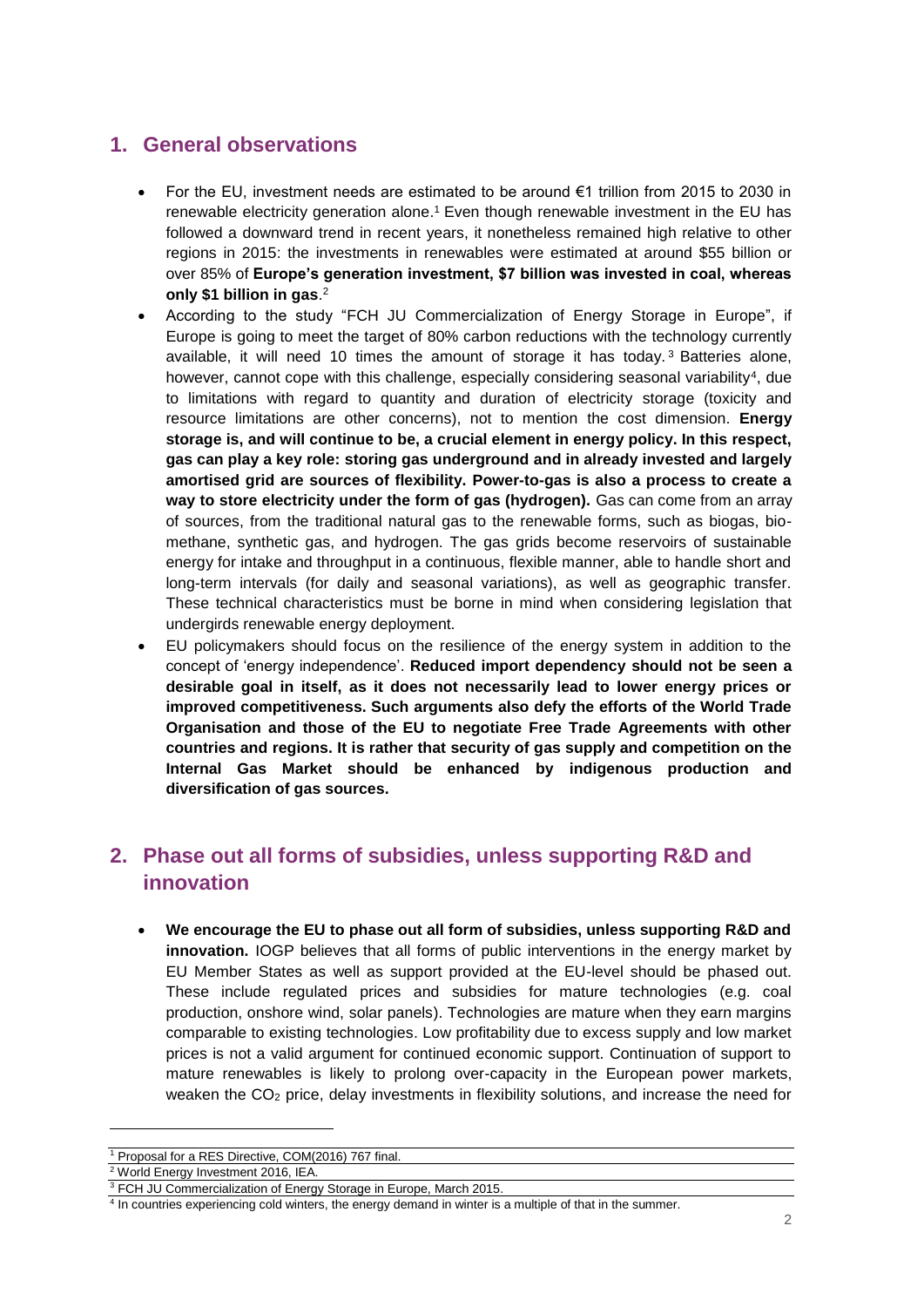other interventions, thereby permanently undermining the efficiency of European climate and energy policies.<sup>5</sup>

In its documents on the RES Directive, the Commission refers to "externalities"/"external costs" that are associated with the electricity (and heat) generated from fossil fuels. However, one should remember that **externalities are costs (or benefits) resulting from an activity or market transaction**. Various externalities are often linked to activities along the value chains of different energy sources, some more directly than others. Examples of externalities include: emissions of "local" pollutants, security of energy supply<sup>6</sup>, innovation spill-overs, land use and loss of amenity value of wind farms and other generating capacity, water scarcity, road congestion, noise – and many others**. <sup>7</sup> Governments charge for such externalities in a variety of ways, including taxes levied on fuels in heating/electricity sectors, taxes on vehicles (often with charges differentiated by vehicle type and technology), road pricing schemes, etc.**<sup>8</sup>

#### **3. Keep flexible gas as an option alongside RES**

- Gas can help the EU meet its climate and energy objectives, while also reducing energy poverty. Recent European Commission data show that, on average, EU consumers pay per kWh three times less for gas than for electricity (when all taxes, levies and network charges are included), and still twice cheaper before taxes. <sup>9</sup> **EU policy makers should evaluate the impact of initiatives in various domains on vulnerable consumers and fuel poverty**. **The EU Survey on Income and Living Conditions (EU SILC) estimates that 54 million European citizens (around 11% of the EU population) were unable to keep their home adequately warm in 2012.**<sup>10</sup> This definitely needs to be considered in the debate on promoting electrification in heating and cooling.
- As the EU approaches (by 2030) its target of generating 50% of all power from RES, mostly from variable solar and wind, it leads to a tripling of intermittent capacity (wind and solar). **The power system needs the availability of power plants ready to dispatch at a short notice when needed by customers. Gas-fired power plants are an affordable way to guarantee flexibility and reliability in the integrated power system, while meeting EU climate & energy goals.** Today in the most of EU Member States, we are facing overcapacity situations, while **coal and lignite power plants currently account for 77% of the sector's emissions and only ¼ of generated electricity**. <sup>11</sup> These plants are generally old, inefficient, emitting many air pollutants and not sufficiently flexible to back up efficiently the quickly expanding renewable capacity<sup>12</sup> We therefore believe, where overcapacity exists, the most polluting and inflexible plants need to receive appropriate signals that should address the overcapacity problem. When the overcapacity issue is

 $\overline{a}$ 

<sup>&</sup>lt;sup>5</sup> "Time to phase out support to mature renewables? Approaches and options", Thema, 2016.

<sup>&</sup>lt;sup>6</sup> For example, EU legislation (Directive 2006/67/EC followed by Directive 2009/119/EC) requires countries to retain minimum petroleum reserves with a view to maintaining security of supply. Individual member states use different approaches to maintaining strategic reserves. In some cases, the obligation is passed on to energy companies. The benefits accruing to society from energy companies holding such supplies represent a positive externality

<sup>&</sup>lt;sup>7</sup> Energy Taxation and Subsidies in Europe, NERA Economic Consulting. The full report is available [here.](http://www.nera.com/nera-files/PUB_OGP_0514.pdf) <sup>8</sup> To read more please refer t[o Questions & Answers on Energy subsidies in Europe](http://www.iogp.org/pubs/EUQA1605.pdf)

<sup>9</sup> Report 'Energy prices and costs in Europe', European Commission, COM(2016) 769 final. Figure 3 in this report shows that the energy component of average EU household retail electricity prices equals around 75€/MWh, and for industry – slightly over 50€/MWh (Figure 6). Figure 10 shows that the energy component of average EU household retail gas prices accounts for around 35€/MWh, and for industry – slightly over 25€/MWh (Figure 12).

<sup>&</sup>lt;sup>10</sup> 'Energy poverty and vulnerable consumers in the energy sector across the EU: analysis of policies and measures', Insight\_E – EC think tank, May 2015.

<sup>&</sup>lt;sup>11</sup> World Energy Outlook 2016, IEA, page 572.

<sup>&</sup>lt;sup>12</sup> Global Market Outlook for solar power 2015-2019, SolarPower Europe, page 28.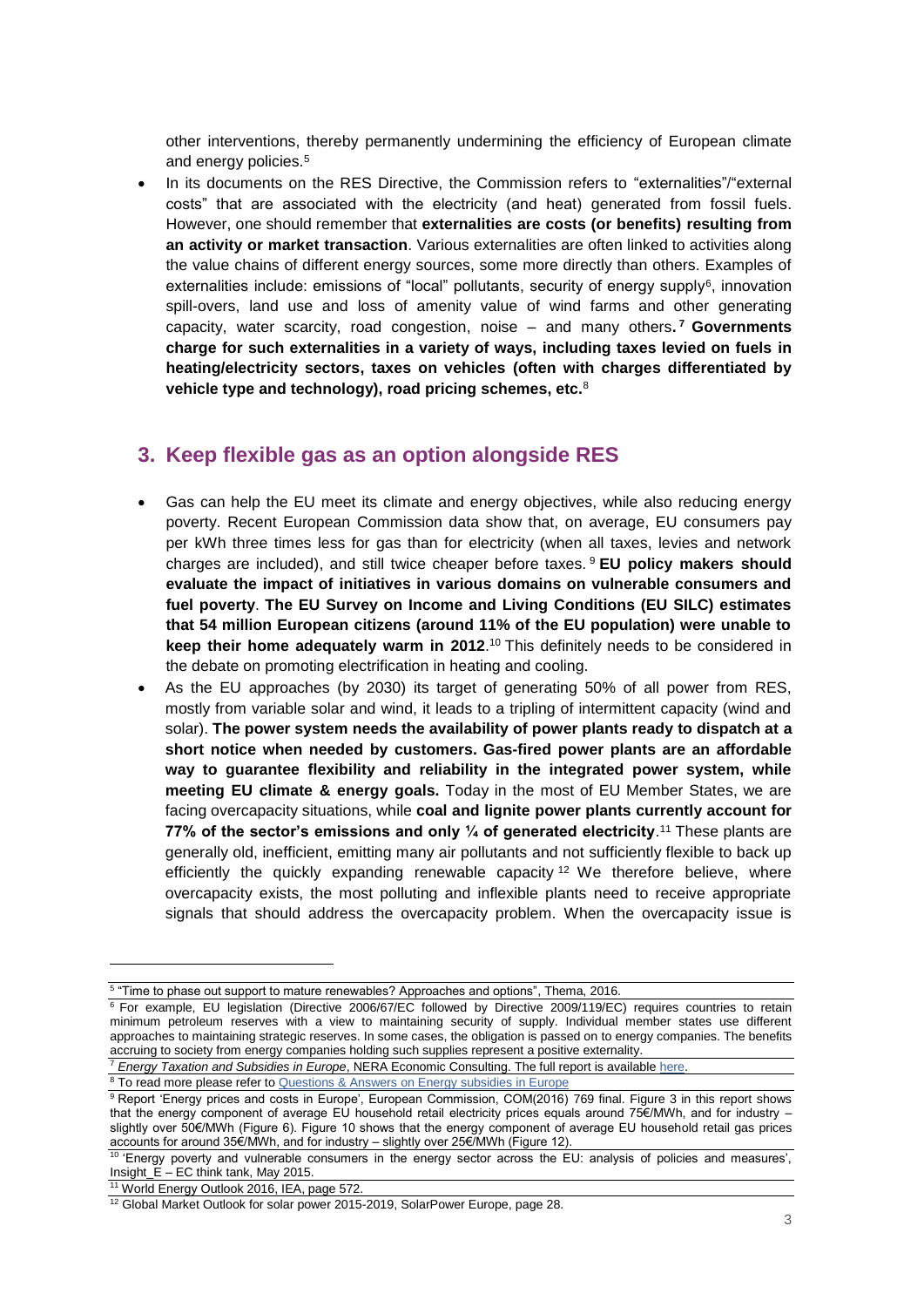addressed, and with the higher penetration of variable RES, gas-fired power plants will be even more needed to provide reliability and prevent the occurrence of black-outs.

- **Using electricity for heating (regardless of source) is less energy efficient than using gas.** As demonstrated by the European Environment Agency (EEA), the improvement in energy efficiency in the EU between 2005 and 2010 is explained by the increased use of natural gas (natural gas power plants have relatively higher efficiencies  $-60\%$ <sup>13</sup>) and the decreased use of coal, lignite and nuclear (coal, lignite and nuclear power plants have relatively lower efficiencies). Conversely, after 2010, the average efficiency of electricity and heat production diminished due to the increased use of coal, lignite and biomass, and the decreased use of natural gas. About half of the decrease in energy efficiency between 2010 and 2012 can be attributed to the changes in fuel mix, and led to a greater use of existing low efficiency coal plants. <sup>14</sup> **Given the strategic value of hydrocarbons for energy security of EU Member States, a balanced and sustainable increase of gas utilisation, including a switch from coal to gas, should be endorsed as an important instrument to increase energy efficiency and reduce CO<sup>2</sup> emissions.**
- Gas to heat has a very high efficiency (around 80%), whereas gas to electricity for heat is less energy efficient overall, at only about 55% efficiency. Moreover, replacing coal plants with gas plants such as **combined cycle gas turbine (CCGT) and combined heat and power (CHP)** can halve EU emissions in the power sector and increase energy efficiency significantly. Further, CCGT plants can achieve conversion efficiencies in the order of 60%, with the prospect of even higher efficiencies in future plants<sup>15</sup>, compared with thermal efficiencies of 25 to 45% for coal<sup>16</sup> and about  $33\frac{6}{7}$  for nuclear generated power. When CCGTs are used in CHP systems they can achieve efficiencies of over 80%<sup>18</sup> . **Investing in high-efficiency gas-fired power plants today can bring immediate efficiency and significant GHG reductions, while improving the air quality. Increased utilization of modern gas-fired power plants could alone meet the EU 2020 CO<sup>2</sup> emissions reduction target and make significant progress towards the 2050 objectives.** Gas power plants with CCS could help reduce CO2 even further. There are several positive characteristics compared to coal power plants with CCS. There is only half the volume of CO2 to capture, transport and store: this will give a significant advantage to gas over coal for power generation in areas where CO2 storage capacities are limited or far away from big emitters.
- Relying on renewable power to provide electricity for heat has further challenges. For instance, renewable sources are often not available at times of peak demand – and there is currently no effective power storage (not even seasonal storage). The cost implications of infrastructure investment for mass electrification, as well as the public opposition to a proliferation of overhead (high voltage) lines, deserve greater analysis. One needs to also consider the increased cost overall for consumers in terms of using electricity because they will need more of it to have the same level of heat.<sup>19</sup>

 $\overline{a}$ 

<sup>&</sup>lt;sup>13</sup> European Environment Agency, EN19 Efficiency of conventional thermal electricity and heat production, [here.](https://www.google.be/url?sa=t&rct=j&q=&esrc=s&source=web&cd=2&cad=rja&uact=8&ved=0ahUKEwiN4bvwppjMAhUJESwKHYsmCkkQFgglMAE&url=http%3A%2F%2Fwww.eea.europa.eu%2Fpublications%2Feea_report_2008_6%2FEN19_Efficiency_of_conventional_thermal_electricity_and_heat_production.pdf&usg=AFQjCNFydhwga4KzHJKn3VTYoHCrYGk6KQ&sig2=HyqvppjiIOmNTvIXH56nuw)

<sup>&</sup>lt;sup>14</sup> European Environment Agency, Efficiency of conventional thermal electricity and heat production, [here.](http://www.eea.europa.eu/data-and-maps/indicators/efficiency-of-conventional-thermal-electricity-generation-4/assessment) <sup>15</sup> European Environment Agency: EN19 Efficiency of conventional thermal electricity production, Source:

[http://www.eea.europa.eu/data-and-maps/indicators/en19-efficiency-of-conventional-thermal/en19-efficiency-of](http://www.eea.europa.eu/data-and-maps/indicators/en19-efficiency-of-conventional-thermal/en19-efficiency-of-conventional-thermal)[conventional-thermal](http://www.eea.europa.eu/data-and-maps/indicators/en19-efficiency-of-conventional-thermal/en19-efficiency-of-conventional-thermal)

<sup>&</sup>lt;sup>16</sup> Energy Technology Perspectives (2012), p.66.

<sup>17</sup> IAEA (2013), Source[: http://www.iaea.org/NuclearPower/Downloadable/Meetings/2013/2013-10-02-10-03-TM-NPTD/info](http://www.iaea.org/NuclearPower/Downloadable/Meetings/2013/2013-10-02-10-03-TM-NPTD/info-sheet.pdf)[sheet.pdf](http://www.iaea.org/NuclearPower/Downloadable/Meetings/2013/2013-10-02-10-03-TM-NPTD/info-sheet.pdf)

<sup>18</sup> Source[: http://chp.decc.gov.uk/cms/chp-benefits/;](http://chp.decc.gov.uk/cms/chp-benefits/)

http://www1.eere.energy.gov/manufacturing/distributedenergy/pdfs/bbest\_chp.pdf

<sup>19</sup> Is it cheaper to heat my home with gas or electricity?[, http://www.thegreenage.co.uk/cheaper-heat-home-gas-electricity/](http://www.thegreenage.co.uk/cheaper-heat-home-gas-electricity/)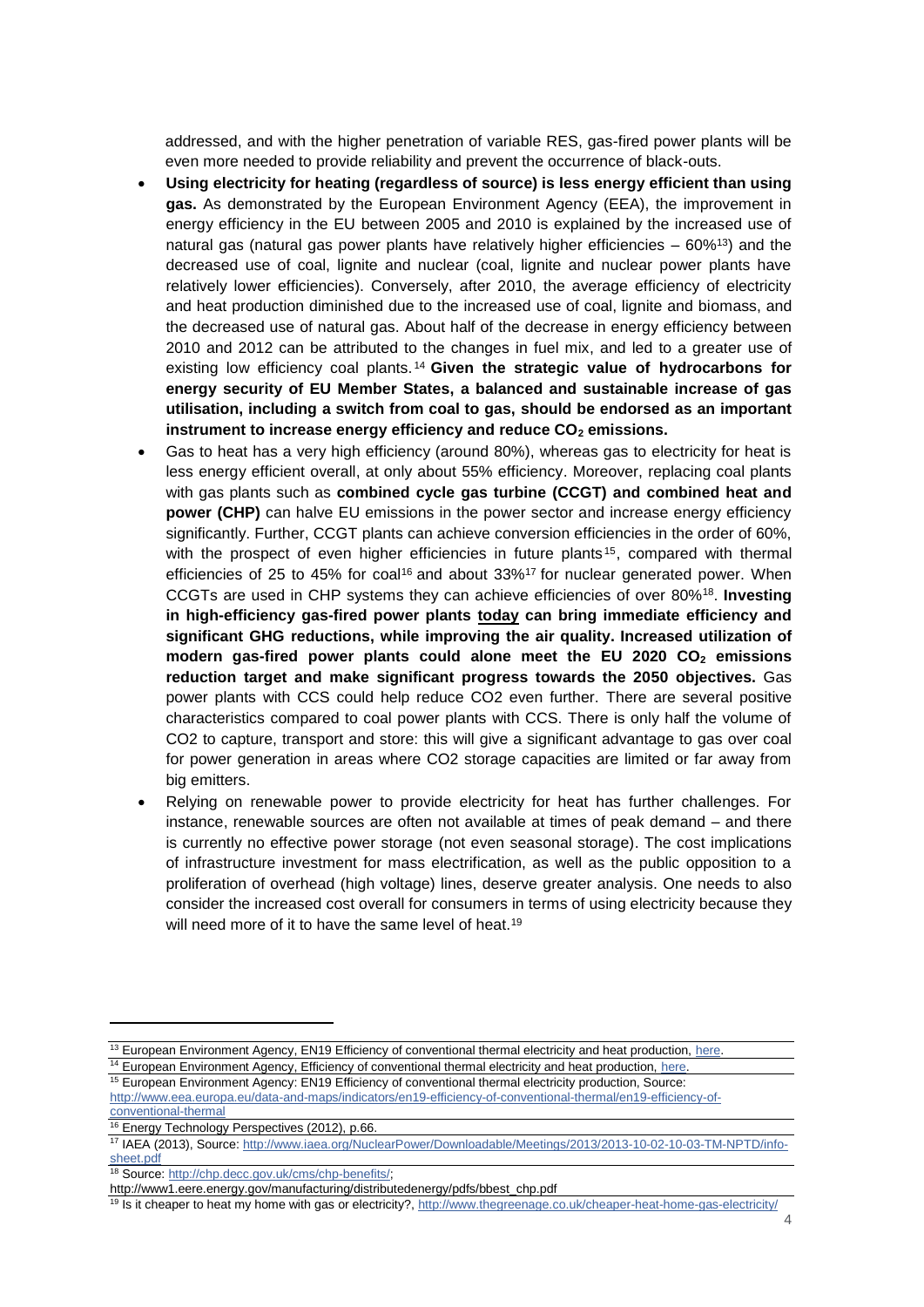#### **4. Simplify the process**

• For 2030, the European Commission has proposed a 27% renewable target binding at EU level. As emphasised by the Commission, we recommend that this target is not translated into national ones. We believe this would unnecessarily complicate the 2030 energy and climate policy and lead to market fragmentation, without delivering emission reductions. For this reason, **IOGP does not support the specific binding targets for renewables in the heating and cooling sector at Member States level.** An increase in the share of renewable electricity in this sector, in particular through the introduction of binding targets, is very likely to come at the expense of cost-effectiveness. We truly believe that affordability must play a crucial role in this as otherwise EU citizens will be discouraged from undertaking any measures. New targets for renewable energy sources would exacerbate the perverse outcomes already evident at the national level where RES and CO<sub>2</sub> targets are overlapping and often in conflict.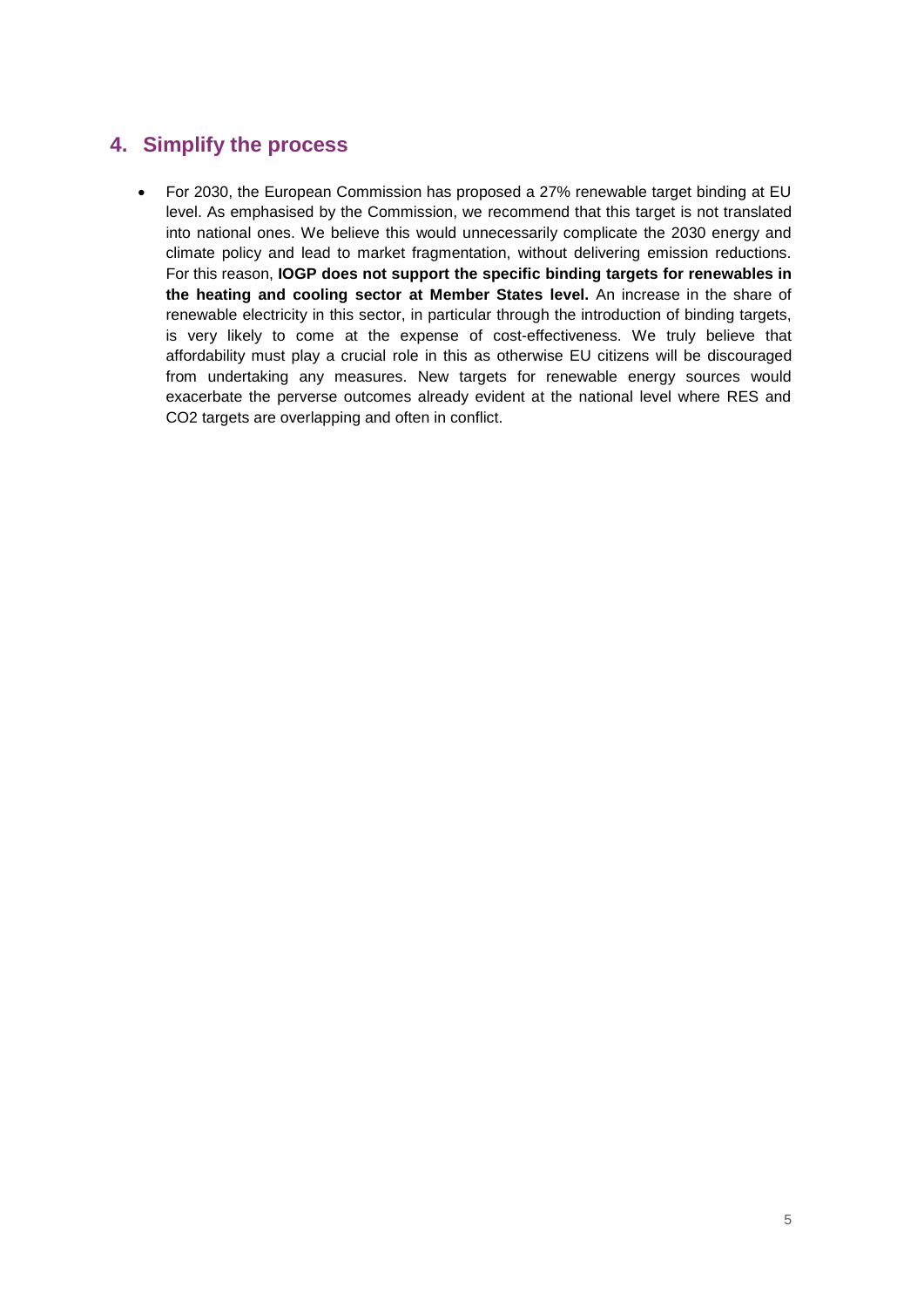### **ANNEX**

Proposal for a Directive of the European Parliament and of the Council on the promotion of the use of energy from renewable sources (recast)

| <b>Proposal by the Commission</b>                       | Amendments proposed by IOGP                              |
|---------------------------------------------------------|----------------------------------------------------------|
| <b>Recital 56</b>                                       | <b>Recital 56</b>                                        |
|                                                         |                                                          |
| Representing around half of the final energy            | Representing around half of the final energy             |
| consumption of the Union, heating and cooling           | consumption of the Union, heating and cooling            |
| is considered to be a key sector <i>in accelerating</i> | is considered to be a key sector contributing to         |
| the decarbonisation of the energy system.               | emission reductions in accelerating the                  |
| Moreover, it is also a <b>strategic</b> sector in terms | decarbonisation of the energy system.                    |
| of energy security, as it is projected that             | Moreover, it is also a <i>strategic</i> sector with high |
| around 40% of the renewable<br>enerav                   | energy poverty security, as it is projected              |
| consumption by 2030 should come from                    | that around 40% of the renewable energy                  |
| renewable heating and cooling. The absence              | consumption by 2030 should come from                     |
| of a harmonised strategy at Union level, the            | renewable heating and cooling. The absence               |
| lack of internalisation of external costs and           | of a harmonised strategy at Union level, the             |
| the fragmentation of heating and cooling                | lack of internalisation of external costs and            |
| markets have led to relatively slow progress            | the fragmentation of heating and cooling                 |
| in this sector so far.                                  | markets have led to relatively slow progress             |
|                                                         | in this sector so far. A stronger requirement            |
|                                                         | in impact assessment guidelines should be                |
|                                                         | introduced to evaluate the impact of policies            |
|                                                         | on vulnerable consumers and the energy                   |
|                                                         | poverty.                                                 |

| <b>Proposal by the Commission</b>                                                                                                                                                                                                                                                                                                                                                                                        | Amendments proposed by IOGP                                                           |
|--------------------------------------------------------------------------------------------------------------------------------------------------------------------------------------------------------------------------------------------------------------------------------------------------------------------------------------------------------------------------------------------------------------------------|---------------------------------------------------------------------------------------|
| Article 23 Mainstreaming renewable energy<br>in the heating and cooling installations                                                                                                                                                                                                                                                                                                                                    | Article 23 Mainstreaming renewable energy<br>in the heating and cooling installations |
| 1. In order to facilitate the penetration of<br>renewable energy in the heating and cooling<br>sector, each Member State shall endeavour to<br>increase the share of renewable energy<br>supplied for heating and cooling by at least 1<br>percentage point (pp) every year, expressed in<br>terms of national share of final energy<br>consumption and calculated according to the<br>methodology set out in Article 7. | <b>Delete</b>                                                                         |
| 2. Member States may designate and make<br>public, on the basis of objective and non-<br>discriminatory criteria, a list of measures and<br>implementing entities, such as fuel<br>the<br>suppliers, which shall contribute to the increase<br>set out in paragraph 1.                                                                                                                                                   |                                                                                       |
| 3. The increase set out in paragraph 1 may be                                                                                                                                                                                                                                                                                                                                                                            |                                                                                       |